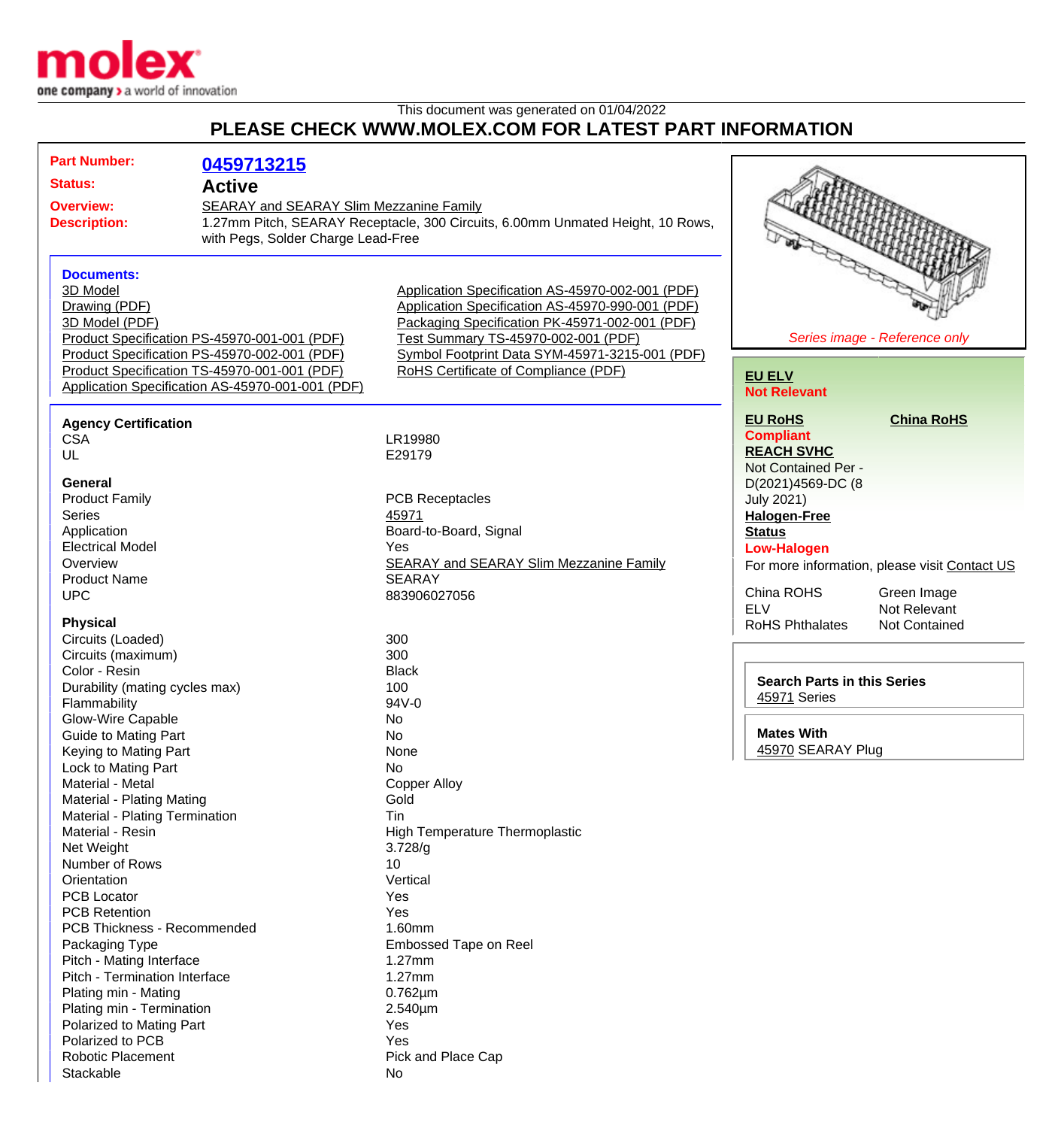| Yes<br>$-55^\circ$ to $+125^\circ$ C<br>Surface Mount<br>6.00mm                                 |  |  |  |  |
|-------------------------------------------------------------------------------------------------|--|--|--|--|
| 2.7A<br>No<br><b>240V AC</b>                                                                    |  |  |  |  |
| 003<br><b>REFLOW</b><br>001<br>260                                                              |  |  |  |  |
| <b>Material Info</b>                                                                            |  |  |  |  |
| AS-45970-001-001, AS-45970-002-001,<br>AS-45970-990-001                                         |  |  |  |  |
| EE-45970-010-010<br>PK-45971-002-001<br>PS-45970-001-001, PS-45970-002-001,<br>TS-45970-001-001 |  |  |  |  |
| SP-45970-010-010<br>SD-45971-001-001<br>SYM-45971-3215-001<br>TS-45970-002-001                  |  |  |  |  |
|                                                                                                 |  |  |  |  |

This document was generated on 01/04/2022

## **PLEASE CHECK WWW.MOLEX.COM FOR LATEST PART INFORMATION**